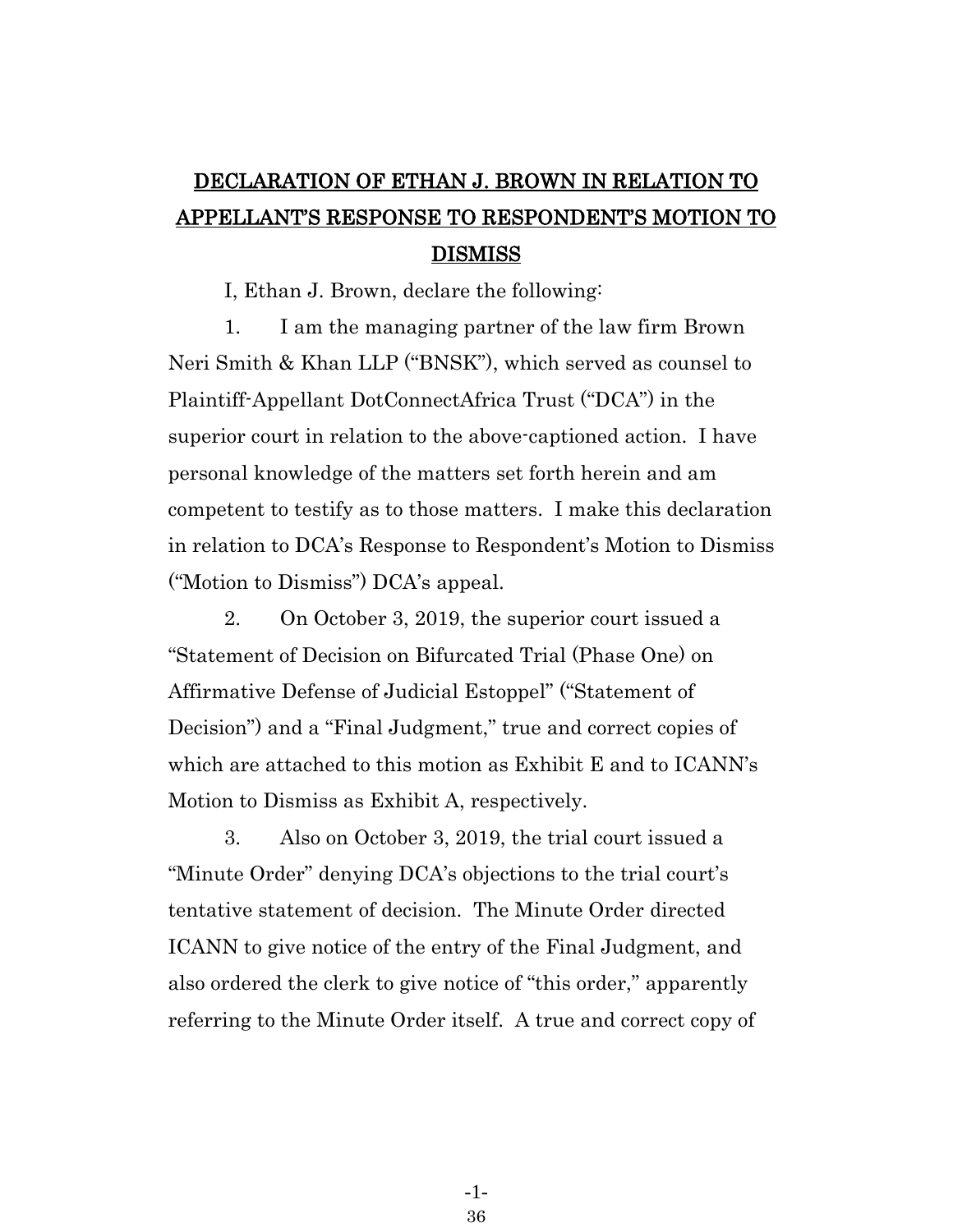that Minute Order is attached to ICANN's Motion to Dismiss as Exhibit C. The Minute Order did not order the clerk to serve the Final Judgment or Statement of Decision.

4. On October 7, 2019, BNSK received an envelope from the Executive Officer/Clerk of the Los Angeles Superior Court. The envelope was postmarked "10/04/2019." A true and correct copy of that envelope is attached as Exhibit F.

5. Based upon my review of BNSK's file, contained within that envelope were five documents: the Statement of Decision, the Final Judgment, the Minute Order entered October 3, 2019, and two certificates of mailing. One certificate of mailing concerned service of the Minute Order entered October 3, 2019, on all parties' counsel. A true and correct copy of that certificate of mailing is attached as Exhibit G. The other certificate of mailing concerned service of the Statement of Decision and the Final Judgment; a true and correct copy of that certificate of mailing is attached to ICANN's Motion to Dismiss as Exhibit B.

6. The three pages contained within the Final Judgment were stapled to each other as a self-contained document. The twelve pages contained within the Statement of Decision were stapled to each other as a self-contained document. The remainder of the documents were stapled together as one document. The first page was the Minute Order. The second page was the certificate of mailing of the Statement of Decision